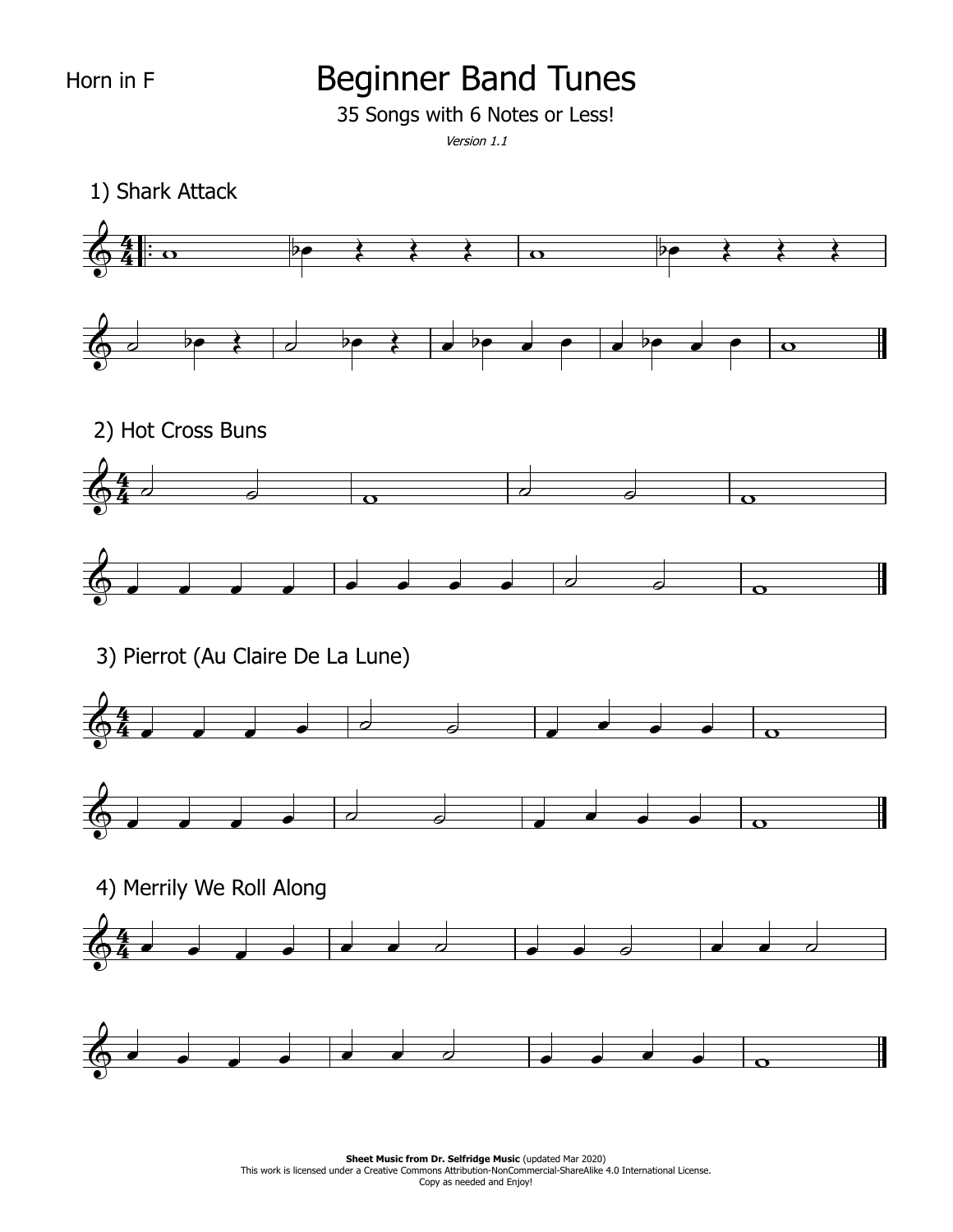









9) Seven Nation Army



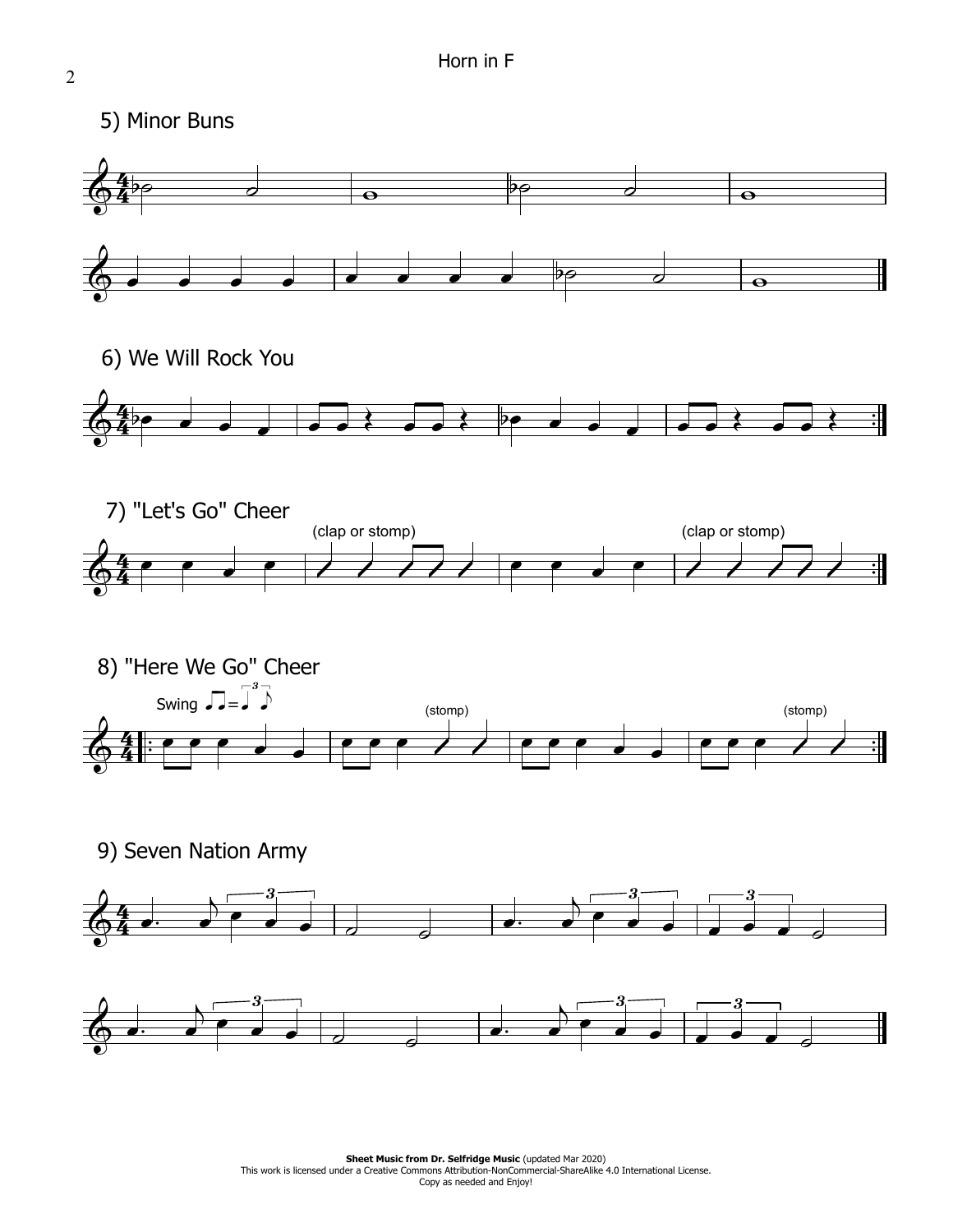



14) Louie Louie

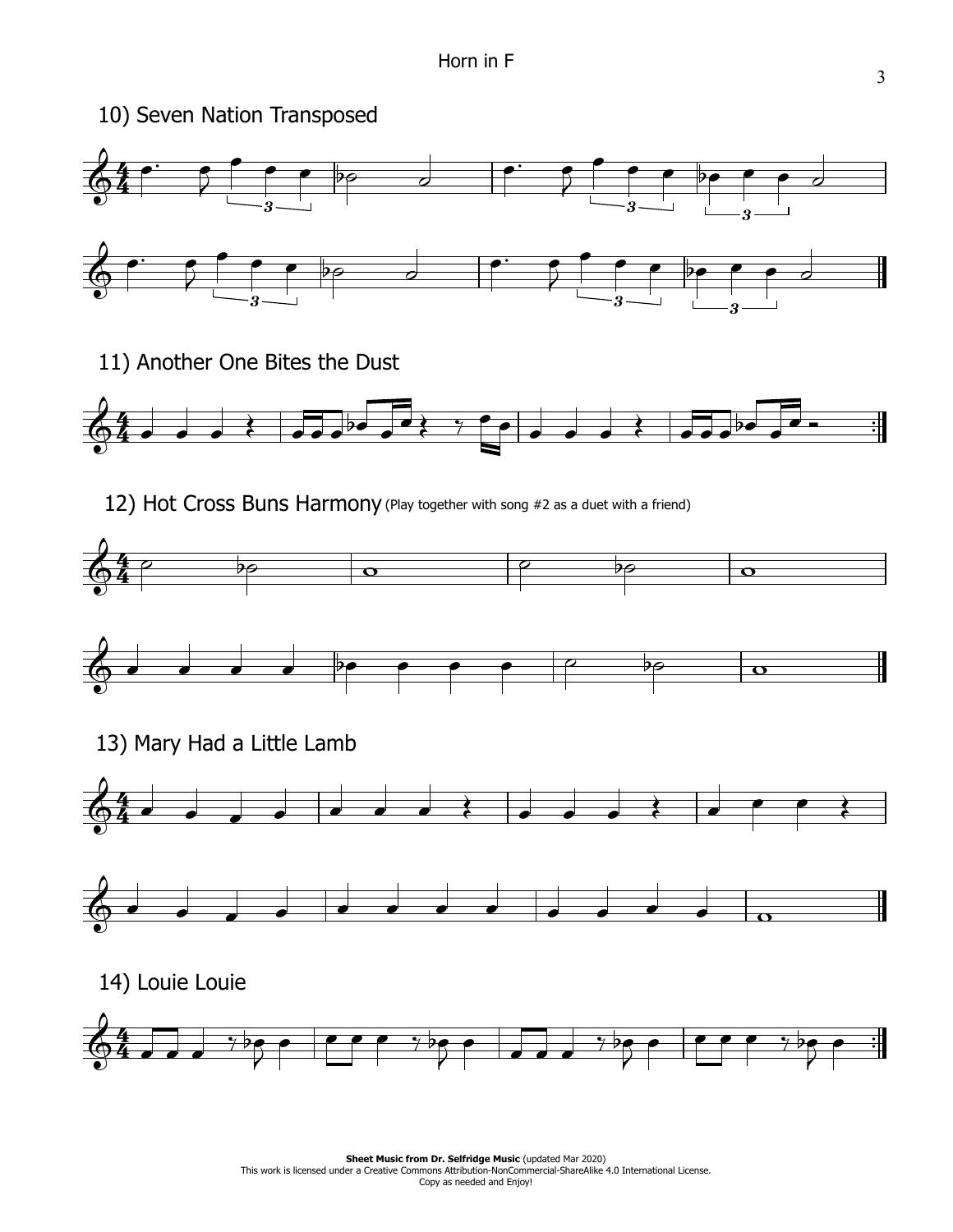

**Sheet Music from Dr. Selfridge Music (updated Mar 2020) Sheet Music from Dr. Selfridge Music** (updated Mar 2020)<br>This work is licensed under a Creative Commons Attribution-NonCommercial-ShareAlike 4.0 International License. Copy as needed and Enjoy!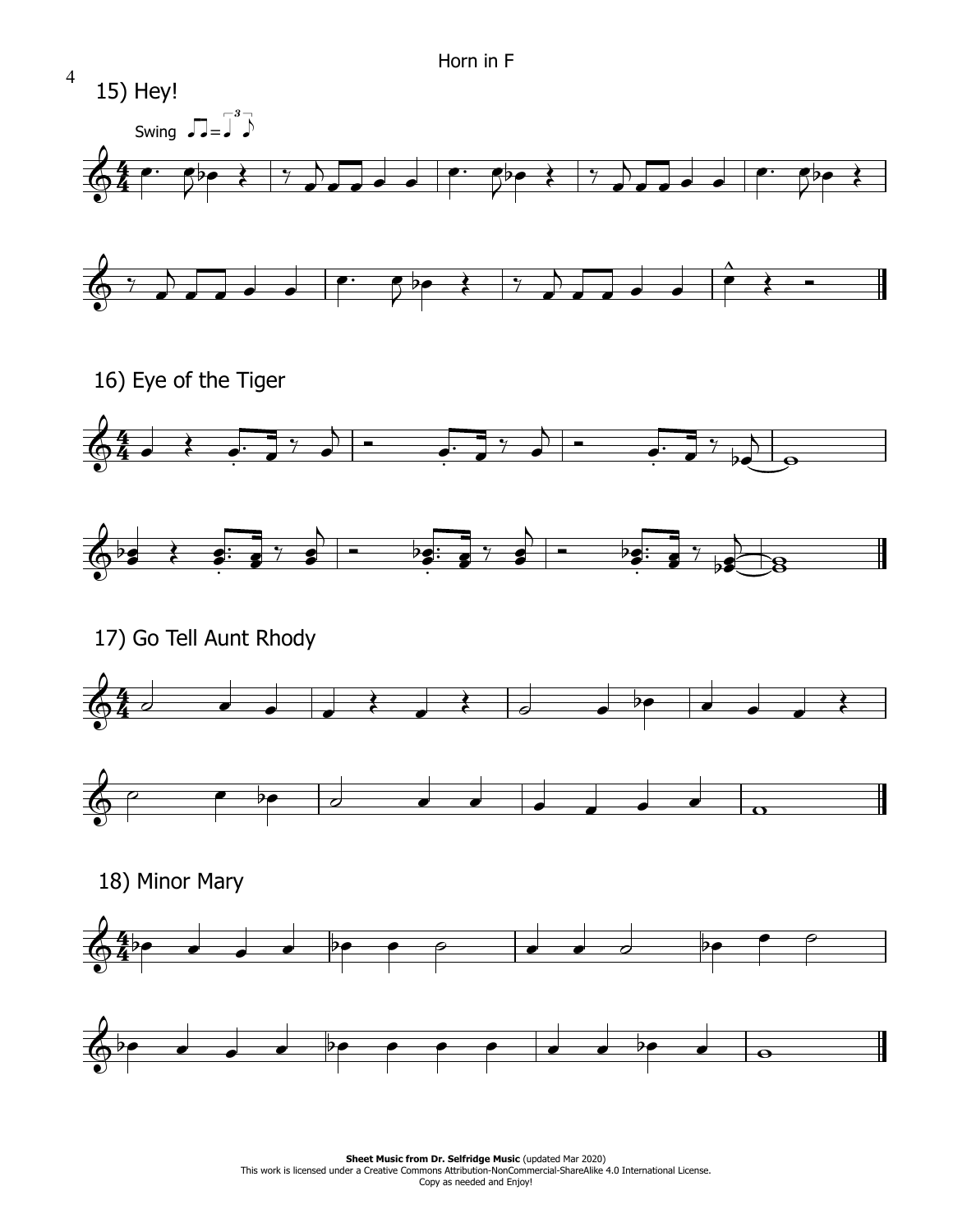

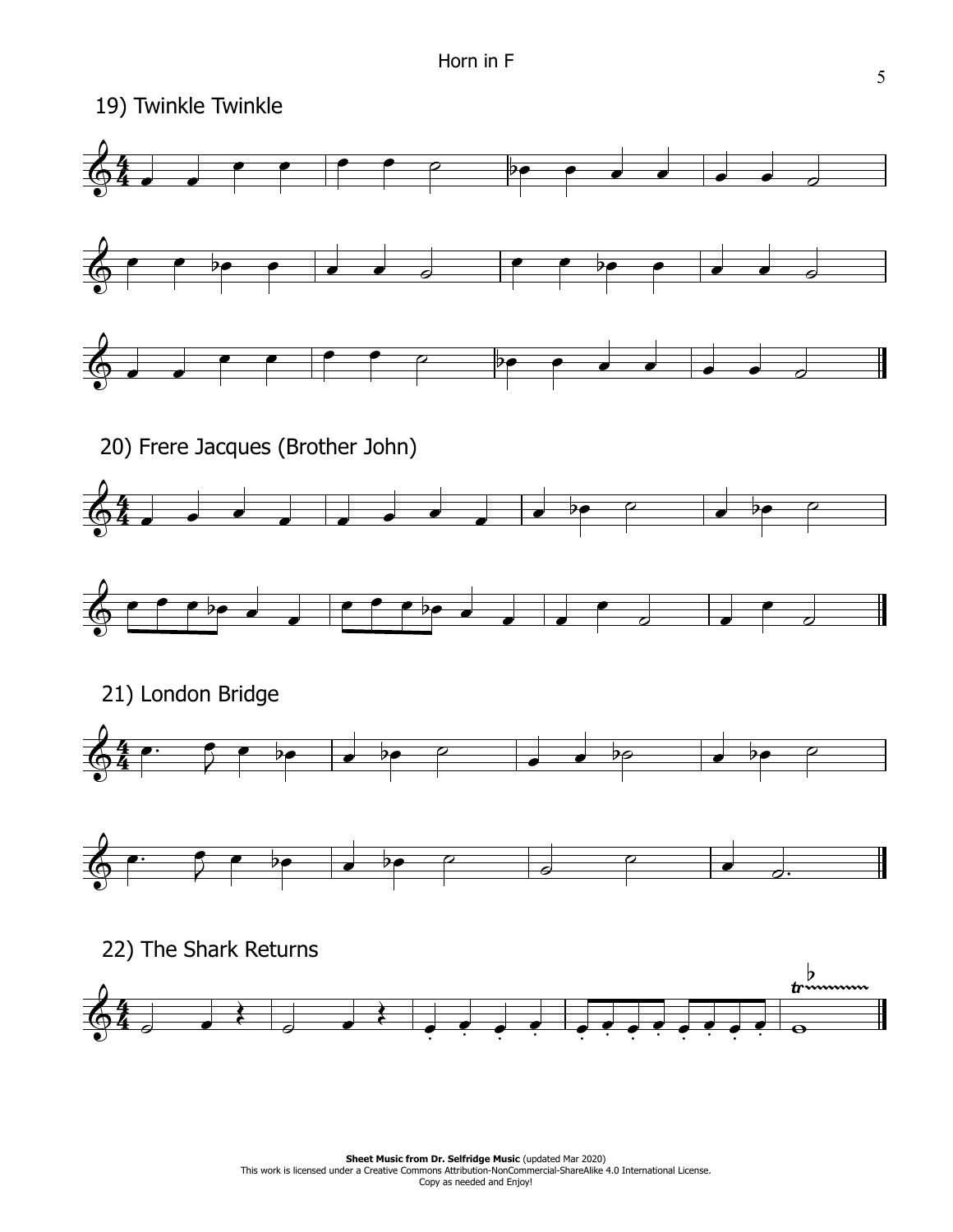## Horn in F



6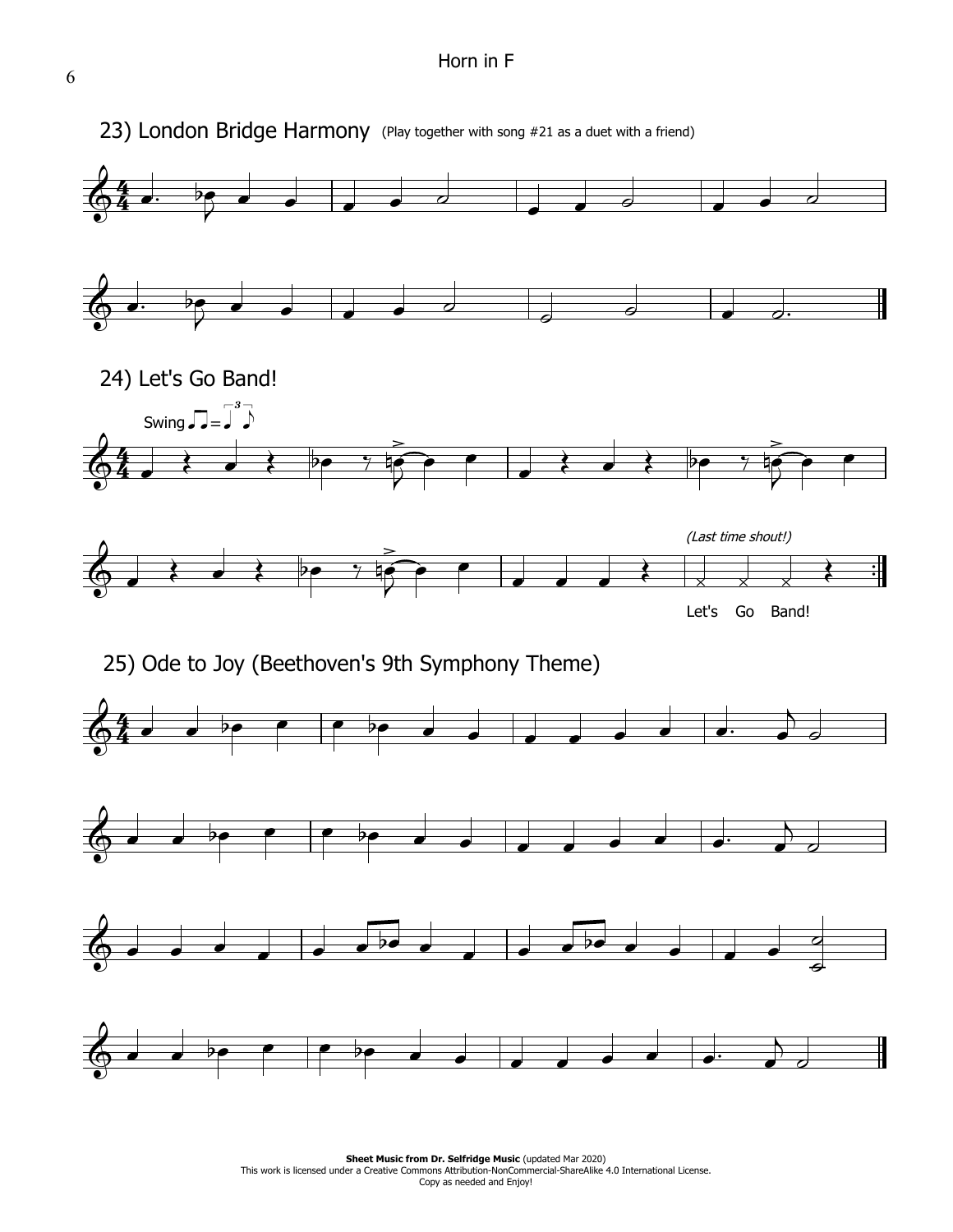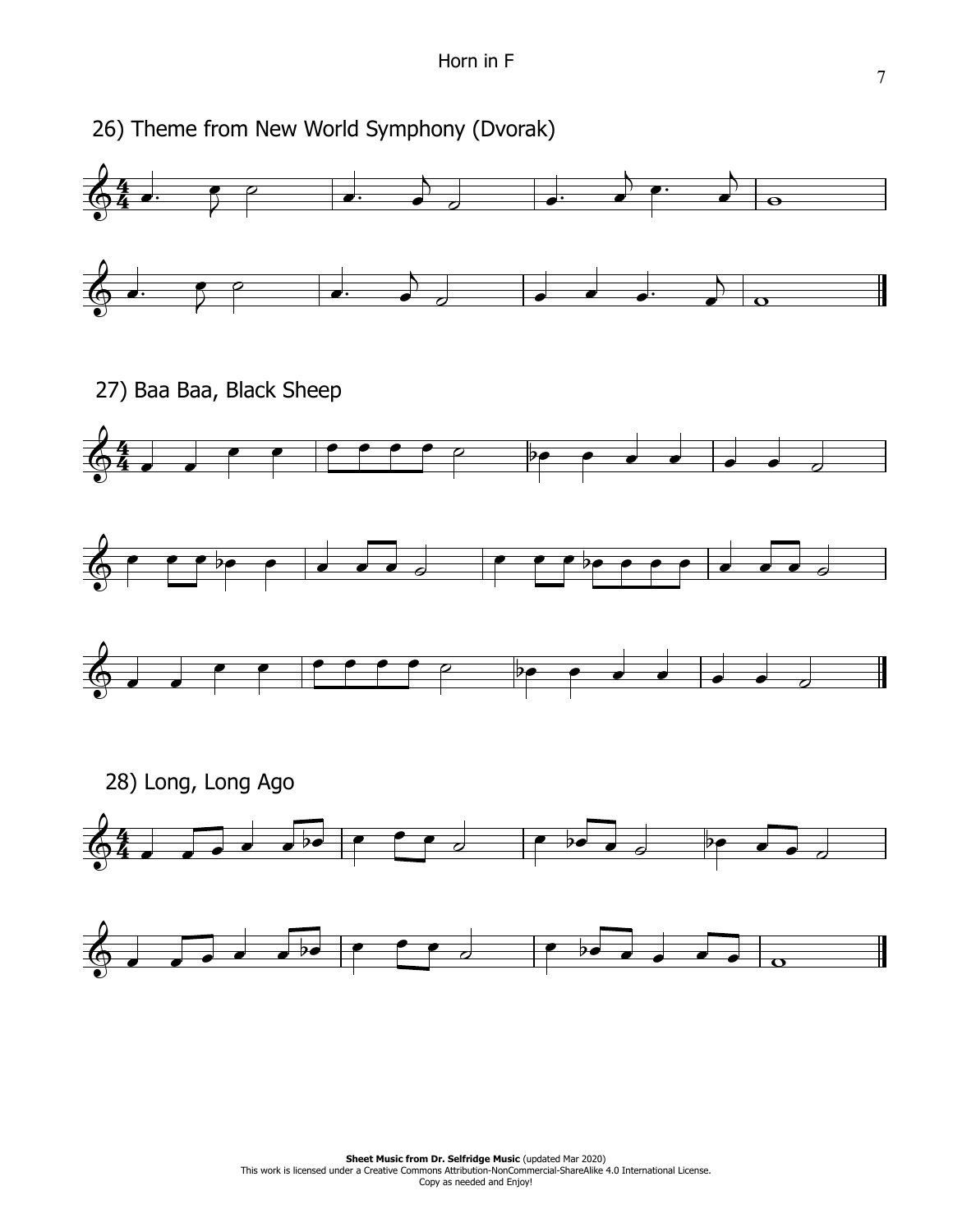